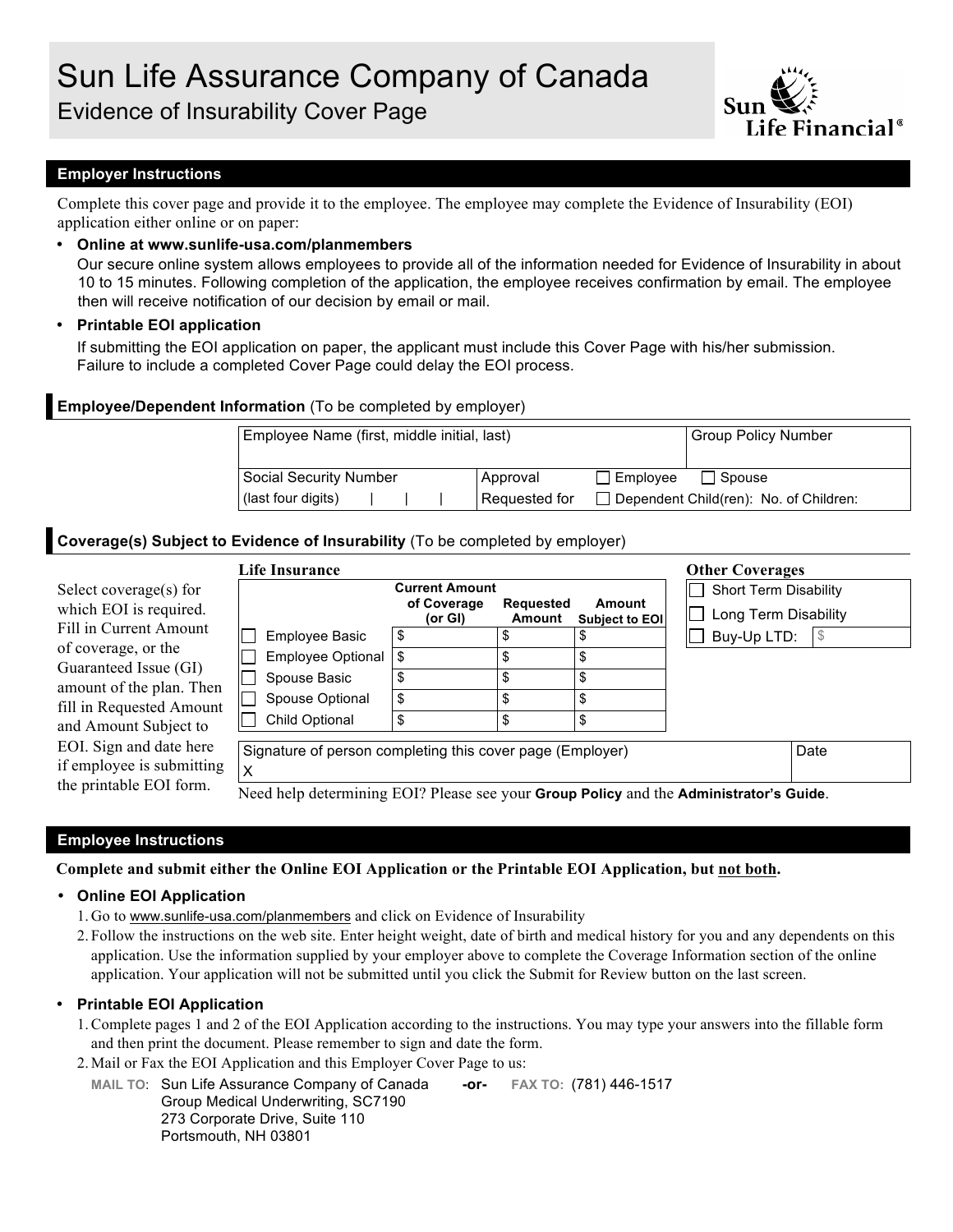# Sun Life Assurance Company of Canada

Evidence of Insurability Application – Health Questionnaire

California / Connecticut / Illinois / Iowa / Kentucky / North Dakota / Ohio / Wisconsin

| I Applicant Information (Please print clearly)             |                                                                              |                      |                                   |                |              |                  |                                           |
|------------------------------------------------------------|------------------------------------------------------------------------------|----------------------|-----------------------------------|----------------|--------------|------------------|-------------------------------------------|
| Complete and return<br>pages 1 and 2 of this form,         | Your name (first, middle initial, last)                                      |                      | Name of your employer             |                |              | Group policy no. |                                           |
| along with the employer<br>cover page to:                  | Your street address                                                          |                      | City                              |                | <b>State</b> | Zip Code         |                                           |
| Sun Life Financial<br>Group Medical Underwriting<br>SC7190 | Social Security number                                                       | Daytime phone number |                                   | E-mail address |              |                  |                                           |
| 273 Corporate Drive<br>Suite 110                           | This Application is for:<br>$\Box$ Spouse<br>$\Box$ Employee<br>$\Box$ Child |                      |                                   |                |              |                  | $\square$ Male $\square$ Femal $\epsilon$ |
| Portsmouth, NH 03801                                       | Name (if different than above)                                               |                      | Height<br>Date of birth $(m/d/y)$ |                |              |                  | Weight                                    |
| <b>Fax:</b> (781) 446-1517                                 |                                                                              |                      |                                   |                | ft.          | in.              | lbs.                                      |

**II Health History** (The information in sections II, III and IV is confidential and will not be shared with your employer)

| Important: You must    |
|------------------------|
| answer all questions.  |
| If you answer "Yes"    |
| to any question,       |
| please use the space   |
| in Section IV on page  |
| 2 to provide the       |
| details of your        |
| condition. Failure to  |
| provide the details of |
| your condition will    |
| cause a delay in the   |
| review of your         |
| application.           |

I

# **1.In the past five years, have you:**

| b. Been treated for alcoholism or advised by a physician to change your drinking habits? $\Box$ Yes $\Box$ No |  |
|---------------------------------------------------------------------------------------------------------------|--|
|                                                                                                               |  |
|                                                                                                               |  |

# **2.In the past five years, have you been diagnosed with, treated for or had any symptoms relating to any of the conditions listed below?**

|                | a. Dizzy spells, epilepsy, a nervous or neurological disorder, migraines                                   |
|----------------|------------------------------------------------------------------------------------------------------------|
|                | $\Box$ Yes $\Box$ No                                                                                       |
|                | b. Asthma, bronchitis, emphysema, chronic cough, shortness of breath,                                      |
|                |                                                                                                            |
|                | c. Abnormal blood pressure, chest pain, heart murmur, heart disease or heart attack $\Box$ Yes $\Box$ No   |
| d.             | Ulcer, liver disorder, colitis, diarrhea or any complaint of the digestive organs $\Box$ Yes $\Box$ No     |
|                | e. Arthritis, gout, rheumatism, back disorder, disc disease or joint or bone disorder $\Box$ Yes $\Box$ No |
| f.             |                                                                                                            |
| g.             |                                                                                                            |
|                |                                                                                                            |
| 1.             |                                                                                                            |
| $\mathbf{1}$ . |                                                                                                            |
|                | <b>3.</b> In the past five years, have you been diagnosed with or treated by a licensed medical            |
|                |                                                                                                            |
|                |                                                                                                            |

**4.** Are you currently pregnant?...................................................................................................................... Yes No